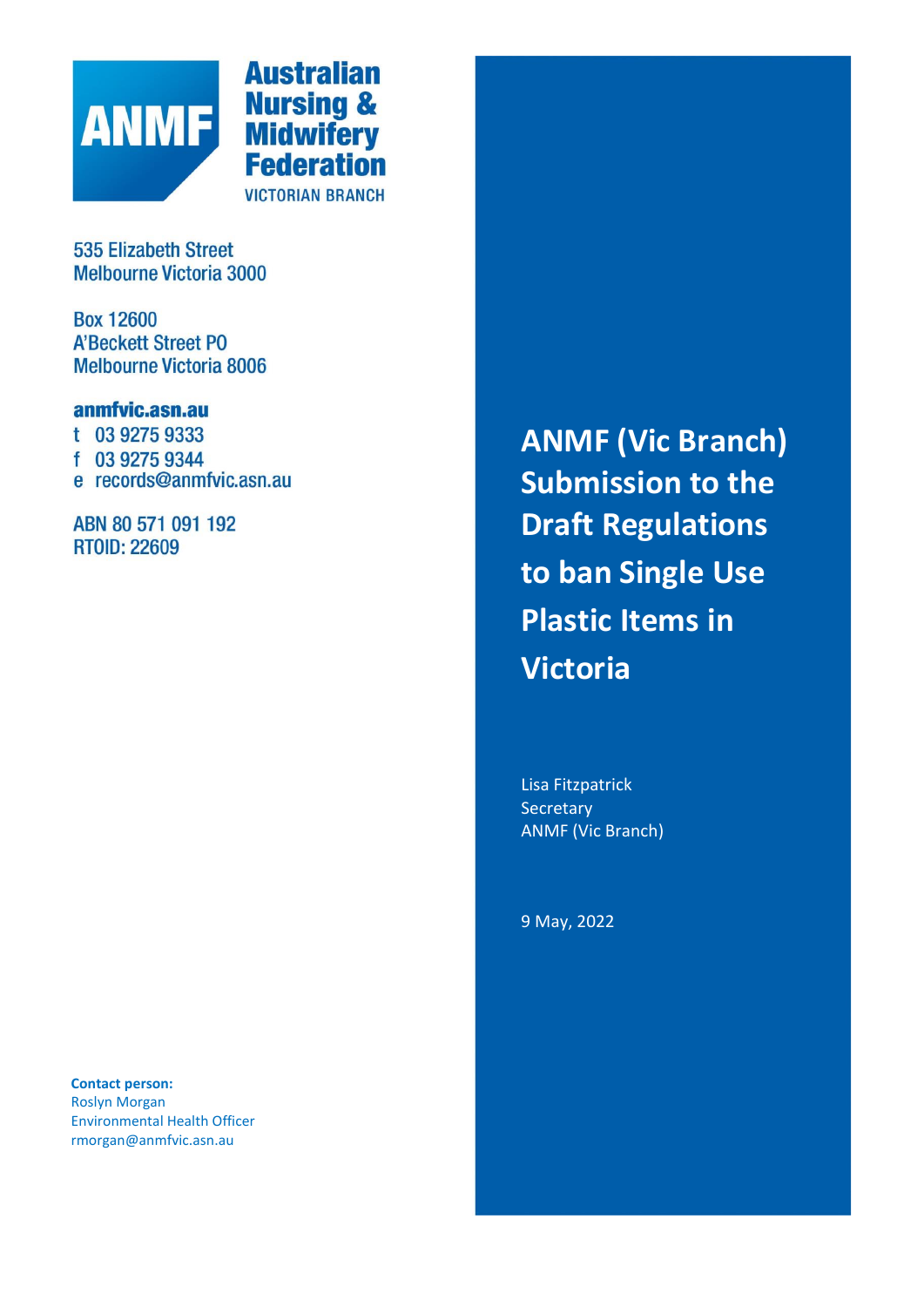## **Australian Nursing and Midwifery Federation (ANMF) Victorian branch, background**

The ANMF is Australia's largest national union and professional nursing and midwifery organisation. ANMF's eight state and territory branches represent the professional, industrial and political interests of more than 300,000 nurses, midwives and carers across the country.

ANMF (Vic Branch) has a membership of over 95 000 comprising nurses, midwives and personal care workers (however titled and working predominantly in the private residential aged care sector). Our members are employed in a range of health services and clinical specialties including hospitals, aged care, community health, mental health, maternal and child health, alcohol and other drug sector, medical clinics, prisons and the Australian Red Cross Blood Service.

The ANMF (Vic Branch) actively promotes action on environmental sustainability. Nurses, midwives and carers see daily the ways in which the community's health is inextricably linked to the health of our environment. Negative health impacts of climate change and environmental degradation affect the key social determinants of health and damage social and community structures. These negative health impacts in turn increase pressure on already burdened health services and our members.

ANMF (Vic Branch) appreciates that the Regulatory Impact Statement (RIS) considers the health impacts from plastic and its various chemical loads. This occurs at a macro level through litter and entanglement, and at a micro level through nanoparticulate exposure with bio-accumulative disruptive potentials. Plastics are made from a complex combination of chemicals, including additives which can be toxic. In many countries these are poorly regulated. While it is hard to quantify the toxicological impact of plastics and their chemical additives, studies have found that many of these chemicals are not "adequately regulated.<sup>1</sup>" We should be concerned - "plastics should not be in your blood!"<sup>2</sup>

## **The imperative of action**

While efforts have been made to implement recycling, the fact remains that many single use plastics are problematic to capture and divert and the majority of plastic ends up in landfill with only about 13% actually recovered.<sup>3</sup> Government estimations that single use plastic items make up a third of the volume of Victoria's litter stream, $<sup>4</sup>$  serves as a call to action in and of itself.</sup>

## **Member consultation**

ANMF (Vic Branch) welcomes the opportunity to provide feedback on the Draft Regulations to ban single-use plastic items in Victoria. A survey was distributed to members and within days was accessed by over 500 members with 217 fully completing the survey.

Overall, members supported the single use ban and healthcare's inclusion.



<sup>&</sup>lt;sup>1</sup> National Geographic 27.4.22, Microplastics are in our bodies. How much do they harm us?

https://www.nationalgeographic.com/environment/article/microplastics-are-in-our-bodies-how-much-do-they-harmus#:~:text=This%20spring%2C%20scientists%20from%20the,the%20blood%20of%20anonymous%20donors.

<sup>2</sup> Professor Emeritus of Ecotoxicology at the Brije Universiteit Amsterdam, as cited in National Geographic 27.4.22, Microplastics are in our bodies. How much do they harm us?

<sup>3</sup> RIS p.11

<sup>4</sup> Single-use plastics ban | Victorian Government. (n.d.). Retrieved March 27, 2021, from https://www.vic.gov.au/singleuse-plastics www.vic.gov.au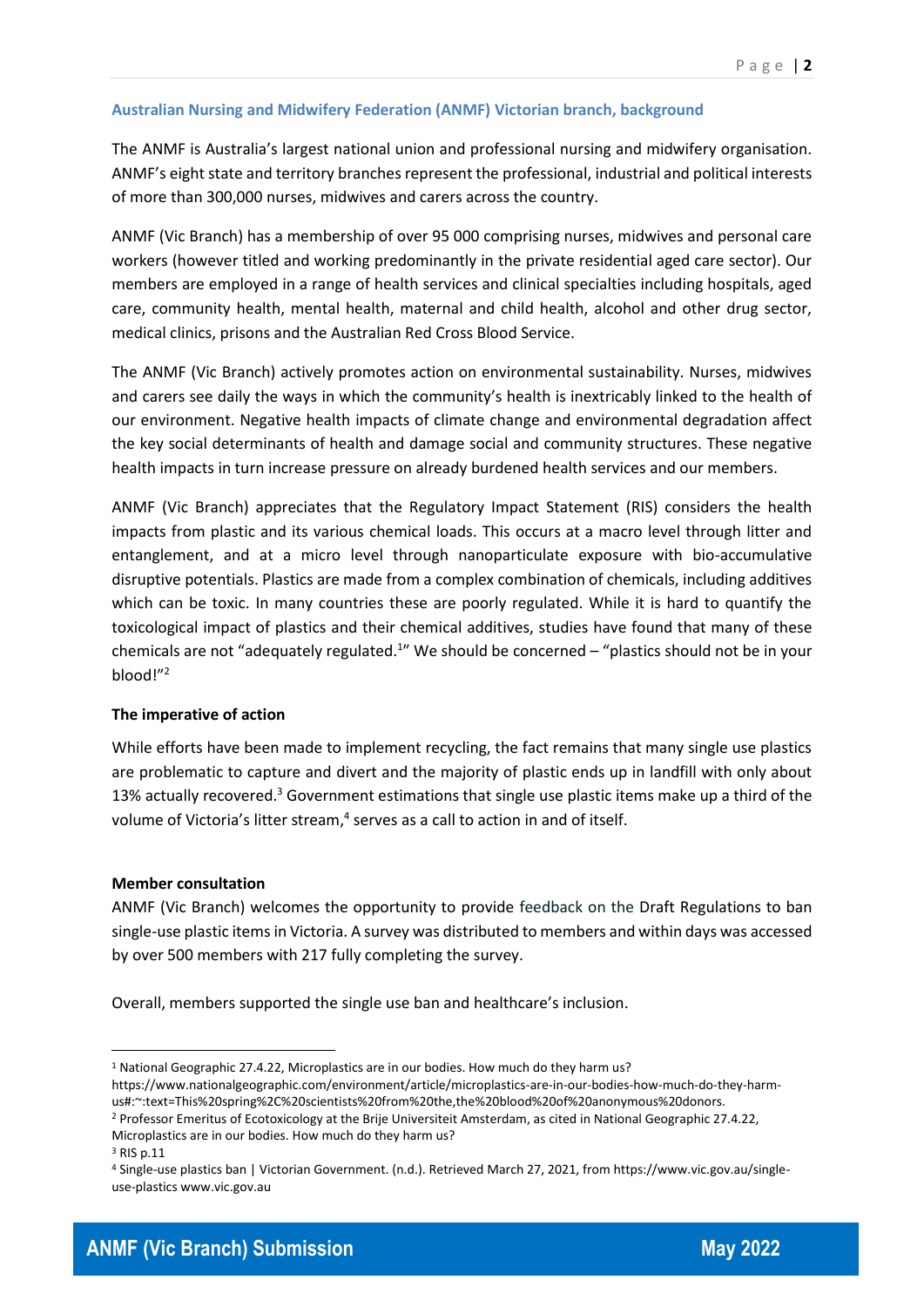96.77% agree the Victorian government should take action to reduce the use of single use plastics.

84.79% agree that healthcare should be included in the ban.

#### **Favourable comments include:**

- *No concerns, only emphatic approval. Any policy aimed at reducing waste and/or promoting recycling in the healthcare setting is a step in the right direction*
- *We waste so much plastic in hospitals, it's very bad to see as well as recycling. We have recycling bins however the bins are lined with plastic and then those plastic bags go into the recycling bins. Every syringe is wrapped in plastic and we use thousands a day in our unit.*
- *Healthcare settings are the biggest users of single use plastic. There needs to be mandates in place to recycle or re-use or replace with non-plastic options. Some hospitals are already recycling, due to efforts of a few dedicated staff members, otherwise nothing would be done.*
- *I think the vast majority of single use plastic in health care is avoidable and can be replaced I'm so happy the issue of environmental responsibility is finally being prioritised in health care!*
- *I think there should be bans in the healthcare settings. Plenty of substitutions are available these days.*
- *No single use plastics full stop. There's plenty of earth friendly alternatives. Simple as that.*
- *I think the amount of waste we produce in the healthcare setting is pretty tragic for our environment.*
- *I believe that there should be a ban on plastics and an alternative found. I think if hospitals are exempt, there will be less large business looking for and funding alternatives.*

#### **Some felt the proposal did not go far enough:**

- *We need to start thinking more sustainably because there is too much waste in healthcare [The ban] needs to come in sooner and cover more items*
- *Many products in health care are more environmentally problematic, but most of the banned items are trivial.*
- *The amount of single use plastics used in hospitals is horrendous. Surely alternative solutions to masks, aprons, face shields, equipment etc can be found. Is the government funding research into this?*
- *If an area is exempted there should be mandates to recycle or reuse.*
- Without proof you're a designated person, anyone can still buy these items.
- *Single use plastic straws are an unnecessary item, with loads of alternatives available to people with medical needs and disabilities. Eg. Sippy cups, reusable stainless-steel straws, (which can have an angle) or bamboo or paper straws, silicone straws for those needing softer option, drink bottles with mouth piece.*
- *Single use medicine cups – so many are used in a shift.*

The Australian Marine Conservation Society provides information on the status of Australian states and territories in relation to banning single use plastics. The infograph illustrates the need for consistent national policy and enforcement, as well as the opportunity for Victoria to also implement bans in a range of other single use plastics including fruit and veggie bags, microbeads and coffee cups containing plastic.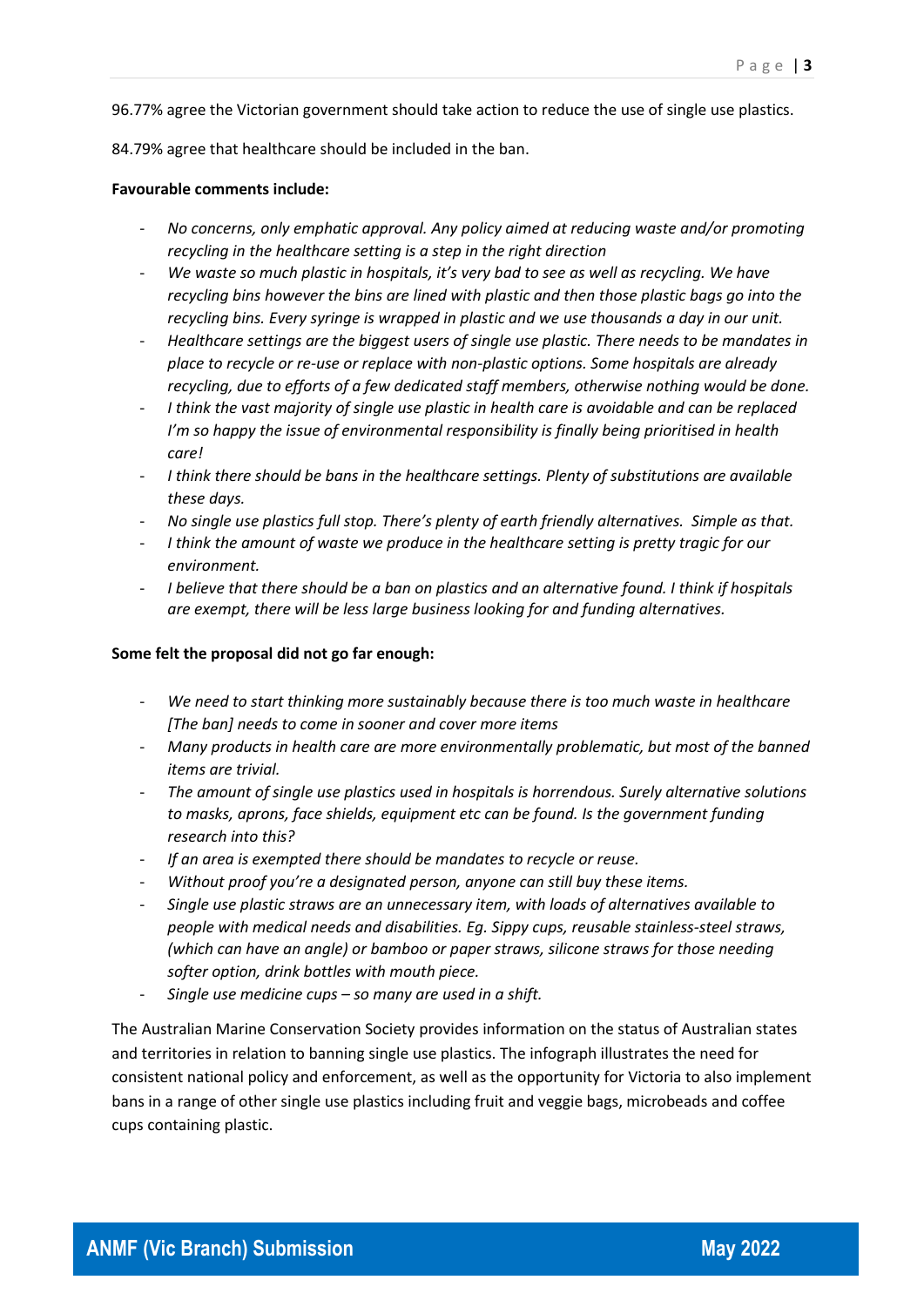

Notes: Australia's Environment Ministers have identified eight priority plastics for industry to phase out nationally by 2025, although this is understood to be voluntary. These are lightweight plastic bags; plastic products misleadingly termed as<br>'degradable'; plastic straws; plastic utensils and stirrers; expanded polystyrene (EPS) consumer food Government has also committed to oversee a phase out of PVC packaging labels by December 2022. In addition to the plastics listed above, some jurisdictions are also banning other plastics such as balloon sticks, balloon ties, and pre-packaged cutlery/<br>straws (i.e. on jurisdictions are also banning other plastics such as balloon sticks, balloon

## marineconservation.org.au

Image from the Australian Marine Conservation Society. <sup>5</sup>

<sup>5</sup> [https://www.marineconservation.org.au/which-australian-states-are-banning-single-use-plastics/,](https://www.marineconservation.org.au/which-australian-states-are-banning-single-use-plastics/) last accessed 29.4.22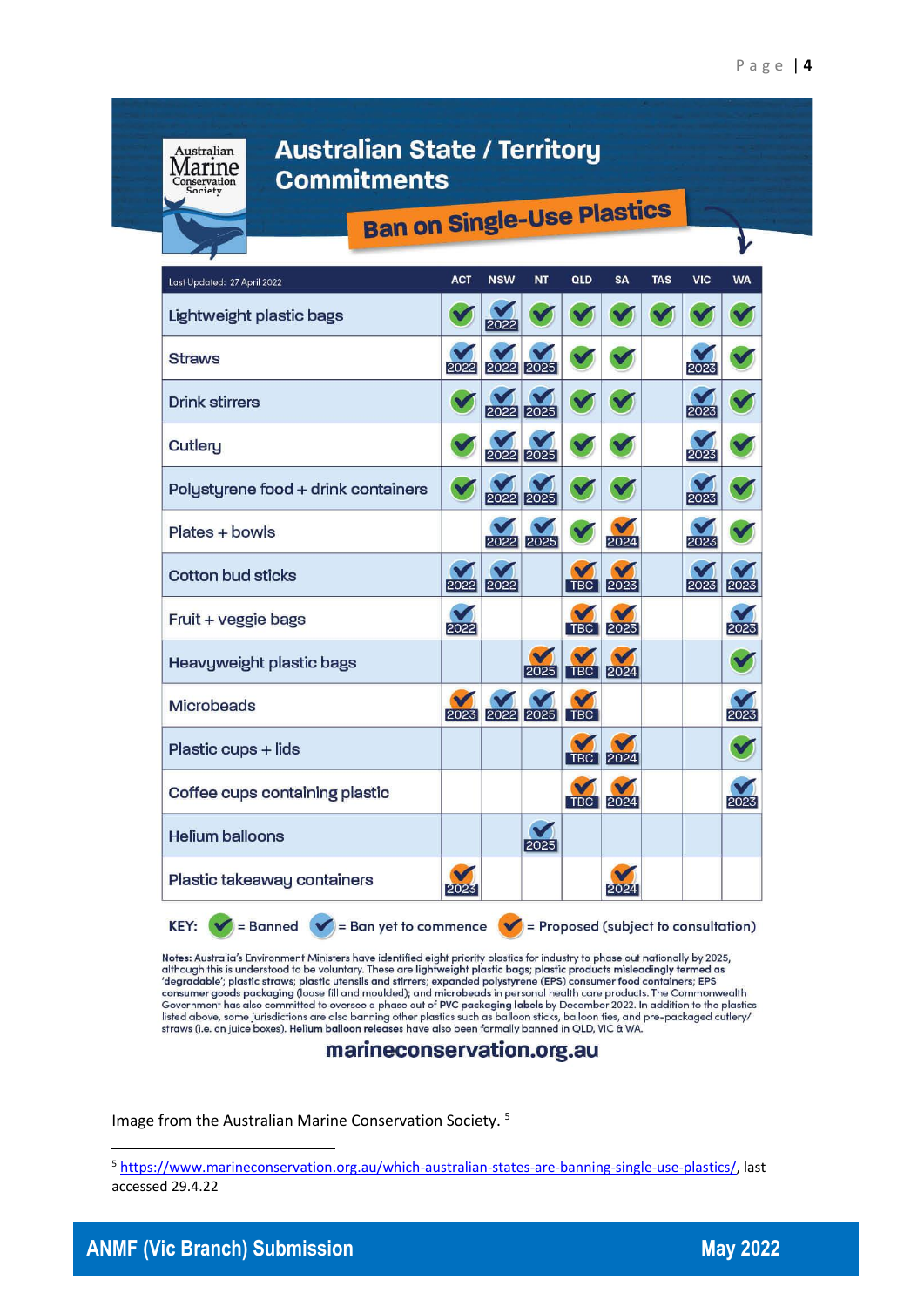## **Waste matters**

ANMF (Vic Branch) is a member of Global Green and Healthy Hospitals (GGHH). GGHH provide a comprehensive environmental health agenda for hospitals and health systems with the aim to "achieve greater sustainability and to contribute to improved public environmental health.<sup>6</sup>" Both procurement and waste are recognised engagement platforms.

The Andrews government supported the ANMF (Vic Branch) approach for inclusion in the Victorian Waste Education strategy through the appointment of the Victorian Healthcare Waste Officer through 2019-20. The objectives of this work were identified as:

- 1. Reduce the **environmental impact** of the healthcare sector through a reduction of waste generation and recoverable resources going to landfill
- 2. Reduce the **cost of waste management**.

The Victorian Waste Strategy has been replaced by Recycle Victoria. The ANMF (Vic Branch) continues to advocate to the Andrew's government for the restoration of the Victorian Healthcare Waste Officer to implement Recycle Victoria within the health sector and to capture other potentials, such as to assist with the implementation of the single use plastic ban in healthcare.

## **Acknowledgement**

ANMF (Vic Branch) acknowledges the emphasis from the Victorian government on circular economy through Recycling Victoria.

Victoria has successfully implemented the lightweight plastic shopping bag ban resulting in a reported 75% of shoppers adopting reusable bags.<sup>7</sup> ANMF (Vic Branch) supported this ban.

We will soon have a Container Deposit Scheme (CDS). A CDS was among recommendations made by ANMF (Vic Branch) in our 2019 submission into the Recycling and Waste Management Inquiry. Another recommendation from ANMF (Vic Branch) was a ban on the mass release of balloons. This has also become law in Victoria as of 1 July 2021.

## **Labelling**

The RIS references the Australasian Recycling Label Program. One of the challenges our members report is that they can be unclear about what is appropriate and available waste streaming.

Research commissioned by the Victorian government in 2017 found that inadequate recycling labelling (e.g. on packaging) was causing confusion at many households and served as one of the barriers impeding kerbside recovery.<sup>8</sup>



<sup>6</sup> GGHH A Comprehensive Environmental Health Agenda for Hospitals and Health Systems Around the World, p.1 <sup>7</sup> Better Bag Habits Campaign Evaluation, Sustainability Victoria.

<sup>8</sup> Optmising Kerbside Collecting Systems: supporting evidence and analysis. Submission to Sustainabilty Victoria, 16<sup>th</sup> August 2017, MRA Consulting."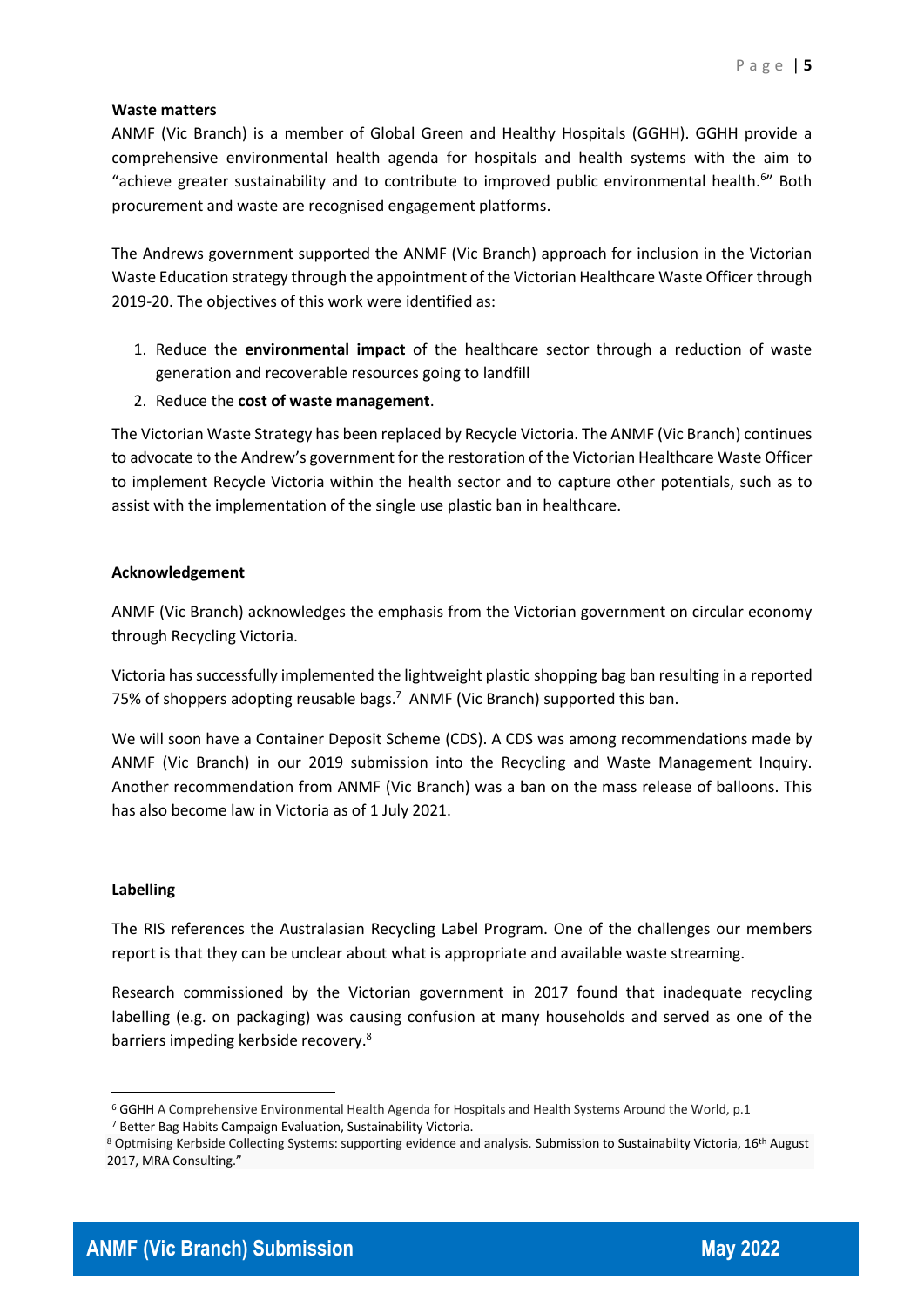The Australasian Recycling Label is designed to reduce this confusion with clear on pack instructions on what to do. It shows what needs to be done with each piece of a package to dispose of it in the best way. ANMF (Vic Branch) endorses the implementation of this label and would like to see it expanded to healthcare packaging. Not as a standalone option, but in addition to single use plastic auditing and replacement.

#### **SURVEY RESPONSE**

#### **a) General graphed member response:**

Do you think the Victorian government should take action to reduce the use of single use plastics?

| Choices   | Percentage |
|-----------|------------|
| Yes       | 96.77%     |
| <b>No</b> | 3.23%      |

Do you think healthcare should be included in the ban?

| Choices   | Percentage |        |
|-----------|------------|--------|
| Yes       |            | 84.79% |
| <b>No</b> | 15.21%     |        |

Do you have any concerns or comments about the ban in community?

| Choices | Percentage |        |
|---------|------------|--------|
| No      |            | 85.25% |
| Yes     | 14.75%     |        |

Do you have any concerns or comments about the ban in a healthcare setting?

| Choices   | Percentage |        |
|-----------|------------|--------|
| <b>No</b> |            | 70.51% |
| Yes       | 29.49%     |        |

#### **b) ANMF (Vic Branch) Survey response.**

**Representative samples of member feedback is incorporated.**

| <b>Survey</b>              | Response | <b>Comment</b>                                    |
|----------------------------|----------|---------------------------------------------------|
| Do you support the         | Yes      | The RIS reflects what we have observed in         |
| definition of a single-use |          | healthcare and community settings. Inability to   |
| plastic item? <sup>9</sup> |          | differentiate between conventional and bioplastic |

<sup>9</sup> The draft Regulations define what is a banned single-use plastic item, including that it is either wholly or partly comprised of plastic, and incudes conventional and biodegradeable, degradeable or compostable plastics.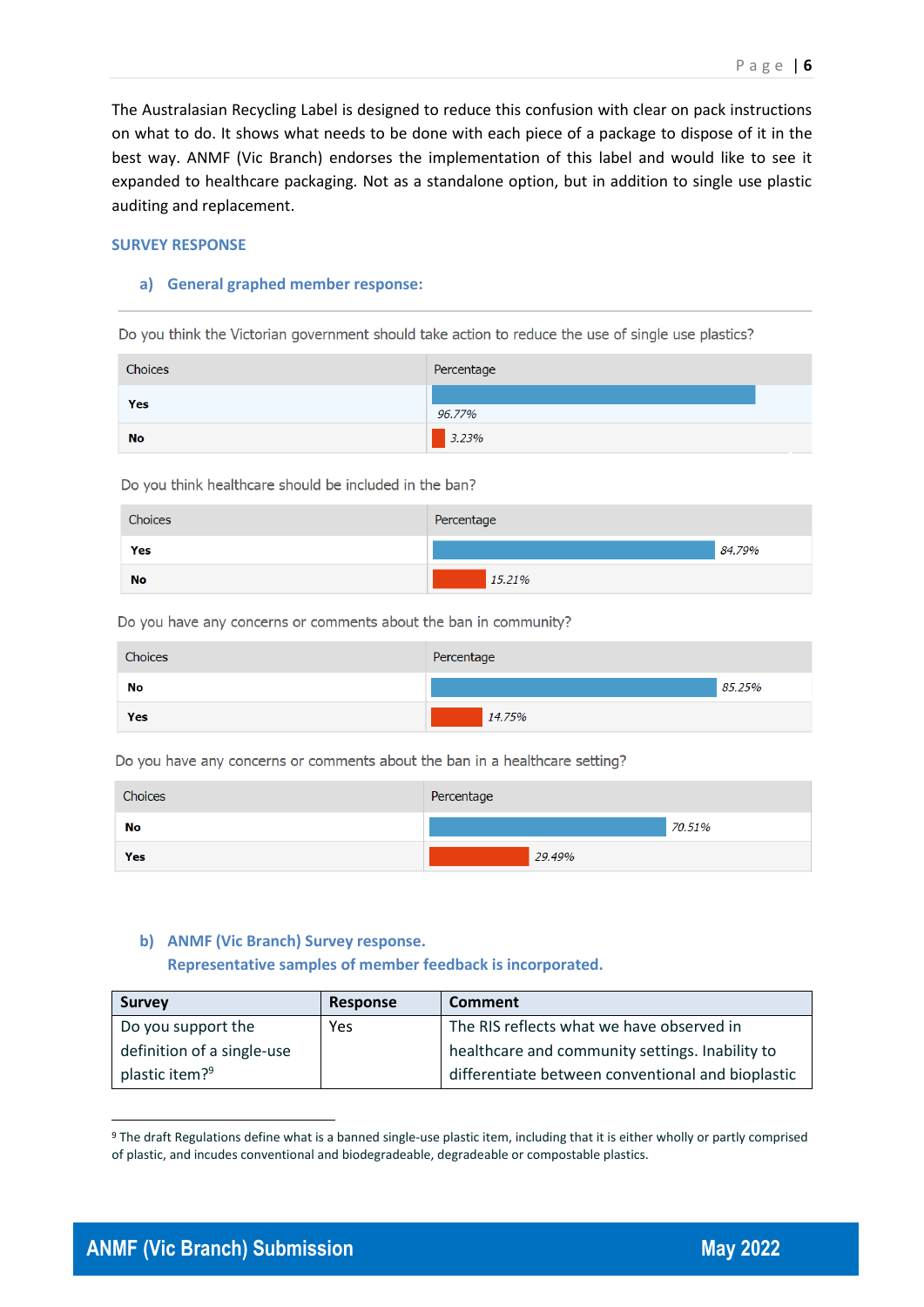| or compostable plastic has led to further confusion                                                 |
|-----------------------------------------------------------------------------------------------------|
| about waste segregation and potential                                                               |
| contamination of recycling streams.                                                                 |
|                                                                                                     |
| At the same time, we are concerned that the move                                                    |
| toward paper-based alternatives may have                                                            |
| unintended or assumed consequences, particularly                                                    |
| with regard to forestry consumption and water                                                       |
| usage.                                                                                              |
|                                                                                                     |
| Understanding the life cycle impacts of                                                             |
| alternatives was one of the concerns raised by our                                                  |
| members.                                                                                            |
|                                                                                                     |
| Survey comment: Something may be fashionable,                                                       |
| and in 5 years time, found to be environmentally                                                    |
| unfriendly.                                                                                         |
|                                                                                                     |
| The RIS contains an example of this when it<br>suggests a likely response to the ban is a switch to |
| products such as FSC certified paper.(p.29, 44) A                                                   |
| number of paper products have appeared in                                                           |
| healthcare as alternatives to plastic and enquiry                                                   |
| with the manufacturer does not find that they are                                                   |
| forestry certified.                                                                                 |
|                                                                                                     |
| The RIS acknowledges it is good practice to assess                                                  |
| the potential impact on competition (p.45). Given                                                   |
| the reality of opportunistic greenwash among                                                        |
| commercial competitors eager to fill a product                                                      |
| space, we request the government assist                                                             |
| consumers, including healthcare, with guidelines                                                    |
| for procurement. These guidelines should have                                                       |
| incorporated research and life cycle assessments                                                    |
| that can guide procurement decisions with the                                                       |
| least environmental impact and carbon footprint.                                                    |
|                                                                                                     |
| We also need policy, manufacturing and                                                              |
| procurement levers that incentivises product that                                                   |
| is a) reusable and b) made of recycled material,                                                    |
| rather than virgin resource.                                                                        |
|                                                                                                     |

Π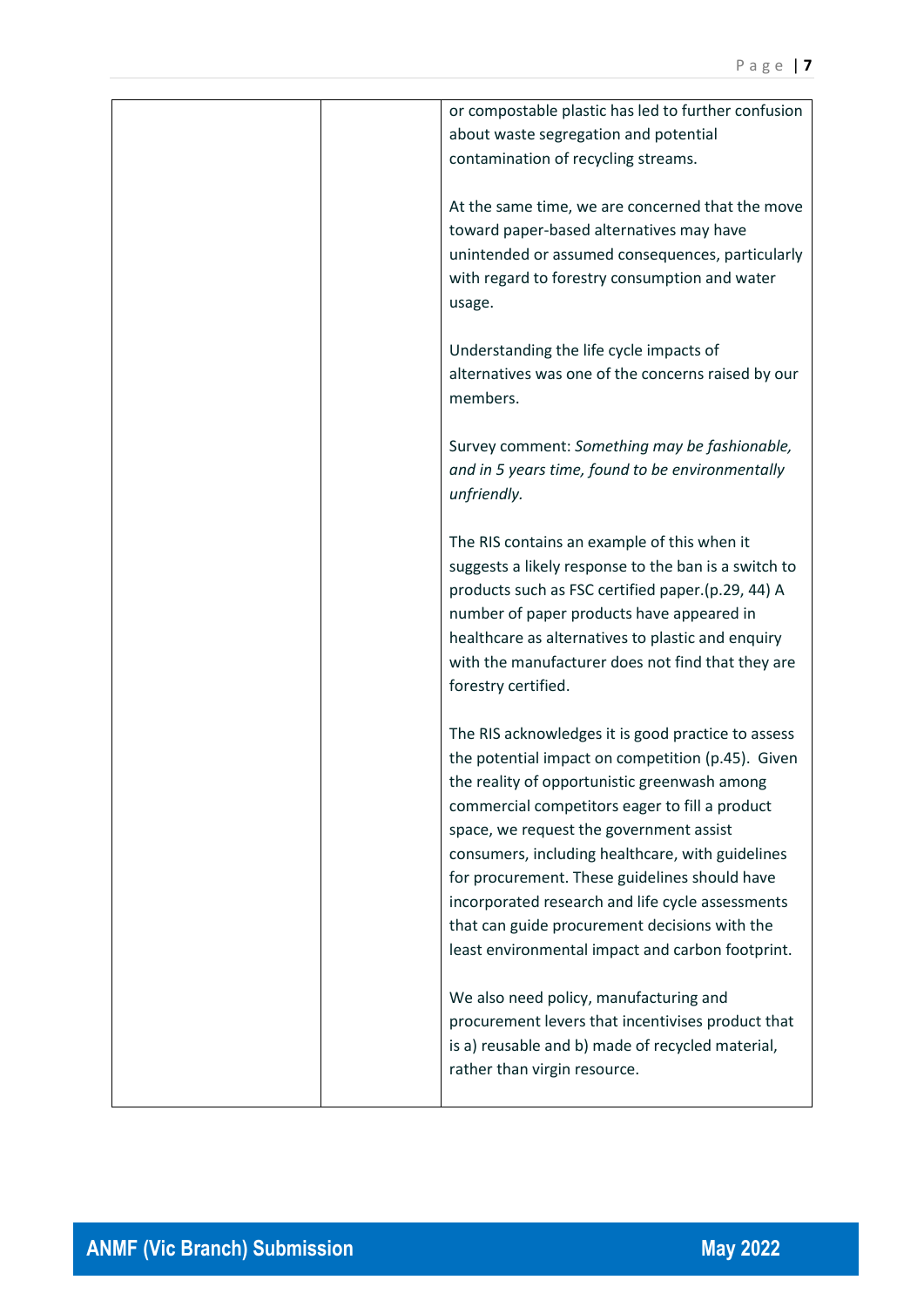| Do you support the<br>(provided) definition of<br>'single-use' and | Yes, in relation<br>to these<br>specified | There are special considerations within the<br>a)<br>healthcare sector pertaining to items<br>outside the current list.                                                                                                                                                                                                                                                                                                                                                                                                                                                                     |
|--------------------------------------------------------------------|-------------------------------------------|---------------------------------------------------------------------------------------------------------------------------------------------------------------------------------------------------------------------------------------------------------------------------------------------------------------------------------------------------------------------------------------------------------------------------------------------------------------------------------------------------------------------------------------------------------------------------------------------|
| 'reusable'? <sup>10</sup>                                          | items.                                    | Hospitals spend millions of dollars on<br>b)<br>imported single use medical devices<br>thrown to landfill after single patient or<br>single use. A device may be labelled as<br>single use because the manufacturer<br>chooses not to conduct the studies<br>needed to demonstrate that the device<br>can be labelled as reusable <sup>11</sup> or large<br>volume repeat sales of single use are<br>financially lucrative.                                                                                                                                                                 |
|                                                                    |                                           | Our resource constrained and emissions<br>threatened world needs to move away from this<br>single use mindset and all sectors need to audit<br>current practice and identify improvement<br>opportunities.                                                                                                                                                                                                                                                                                                                                                                                  |
|                                                                    |                                           | An example of this would be Medsalv <sup>12</sup> in New<br>Zealand who have identified low risk medical<br>items, such as calf compressors and mobility<br>mattresses which have substantial plastic<br>componentry. Medsalv remanufactures single use<br>medical devices and returns them to hospitals for<br>re-use at financial and environmental savings.<br>They assume legal manufacturer responsibilities<br>with items certified to equivalent in all areas to a<br>new device. They achieve up to 14 re-uses of these<br>items prior to eventual deconstruction and<br>recycling. |
|                                                                    |                                           | While this is not available in Australia at present,<br>there is need for a move in all sectors, including<br>healthcare to re-examine the concept of single use<br>items. We would not want to see this one-year                                                                                                                                                                                                                                                                                                                                                                           |

<sup>&</sup>lt;sup>10</sup> The draft Regulations also define banned single-use plastic items as those that are not 'reusable', with reusable defined as a plastic item that is manufactured: (a) to be used for the same purpose on multiple occasions; and (b) with a warranty (or other written representation from the manufacturer as to the length of time the item is designed to last) of at least one year. This definition provides manufacturers and other parties in the supply chain with clarity of what is and what is not a banned item. It also aims to ensure that only genuinely reusable plastic straws, plates, cutlery, drink-stirrers, and cotton bud sticks are available and used in Victoria.

<sup>11</sup> https://www.medsalv.com/faqs

<sup>12</sup> https://www.medsalv.com/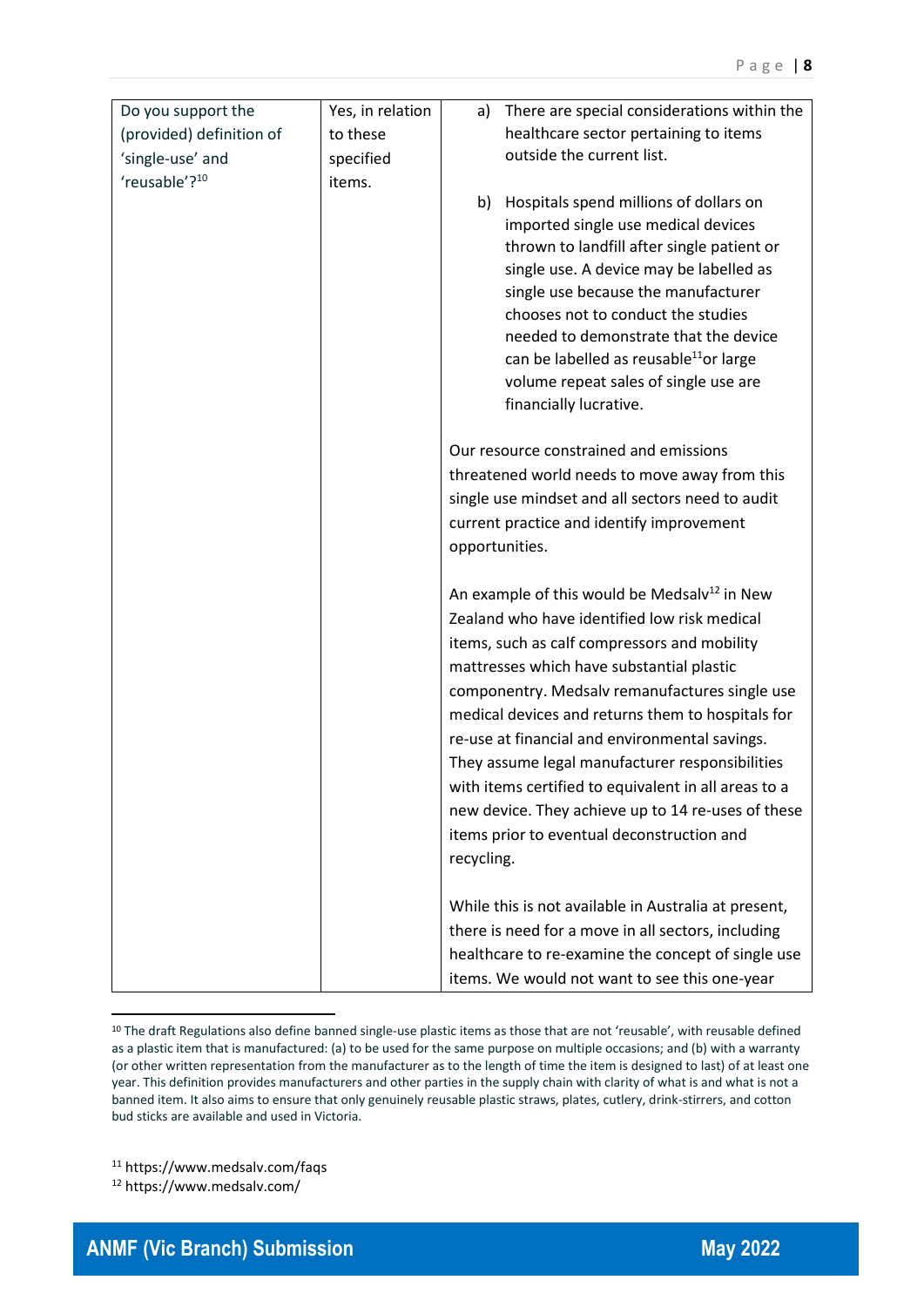|                                                                                                                                                                                                                                                             |           | warranty requirement, compromise<br>remanufacturing companies such as the above<br>which works on reusage of specialist equipment<br>rather than a timescale.                                                                                                                                                                                                                                                                                                                                                                              |
|-------------------------------------------------------------------------------------------------------------------------------------------------------------------------------------------------------------------------------------------------------------|-----------|--------------------------------------------------------------------------------------------------------------------------------------------------------------------------------------------------------------------------------------------------------------------------------------------------------------------------------------------------------------------------------------------------------------------------------------------------------------------------------------------------------------------------------------------|
| Are you a manufacturer of<br>reusable plastic items, such<br>as plates and cutlery?                                                                                                                                                                         | <b>No</b> | n/a                                                                                                                                                                                                                                                                                                                                                                                                                                                                                                                                        |
| Do you support a proposed<br>exemption for drinking<br>straws that are used or<br>intended to be used by a<br>person who requires them<br>due to a disability or for<br>medical reasons?                                                                    | Yes       | There was concern among some members that<br>alternative products may not have the durability<br>or be hygienically manageable.<br>Survey comments:<br>Yes:<br>Paper straws become soggy if gets too<br>wet. Not sure if they disintegrate which<br>could cause choking hazard. Also, not good<br>texture feel and taste especially for those<br>with cognitive impairment.<br>Elderly people requiring a straw which<br>prevents burning.<br>No:<br>I think that alternatives to plastic straws<br>could be used. There was a time before |
|                                                                                                                                                                                                                                                             |           | plastic and humans managed without. We<br>should be forced to develop alternatives.                                                                                                                                                                                                                                                                                                                                                                                                                                                        |
| Do you support a proposed<br>exemption for cotton bud<br>sticks used or intended to<br>be used for testing carried<br>out for scientific, medical,<br>forensic or law<br>enforcement purposes?<br>Such as for use in a COVID<br>test or laboratory testing. | Yes       | It has been reported that paper-based cotton buds<br>can be reactive with chemicals in laboratory<br>experiments. We only support this while no<br>appropriate alternative exists and only in the<br>described narrow setting.                                                                                                                                                                                                                                                                                                             |
| Do you support a proposed<br>exemption for cutlery used<br>or intended to be used in<br>mental health facilities,<br>and in correctional, police<br>or youth justice custodial                                                                              | Yes       | Member response:<br>Cutlery can still be used as a weapon in<br>high risk setting such as mental health and<br>emergency<br>Plastic spoons are required as current<br>bamboo option is not deep enough to<br>administer crushed medication well.                                                                                                                                                                                                                                                                                           |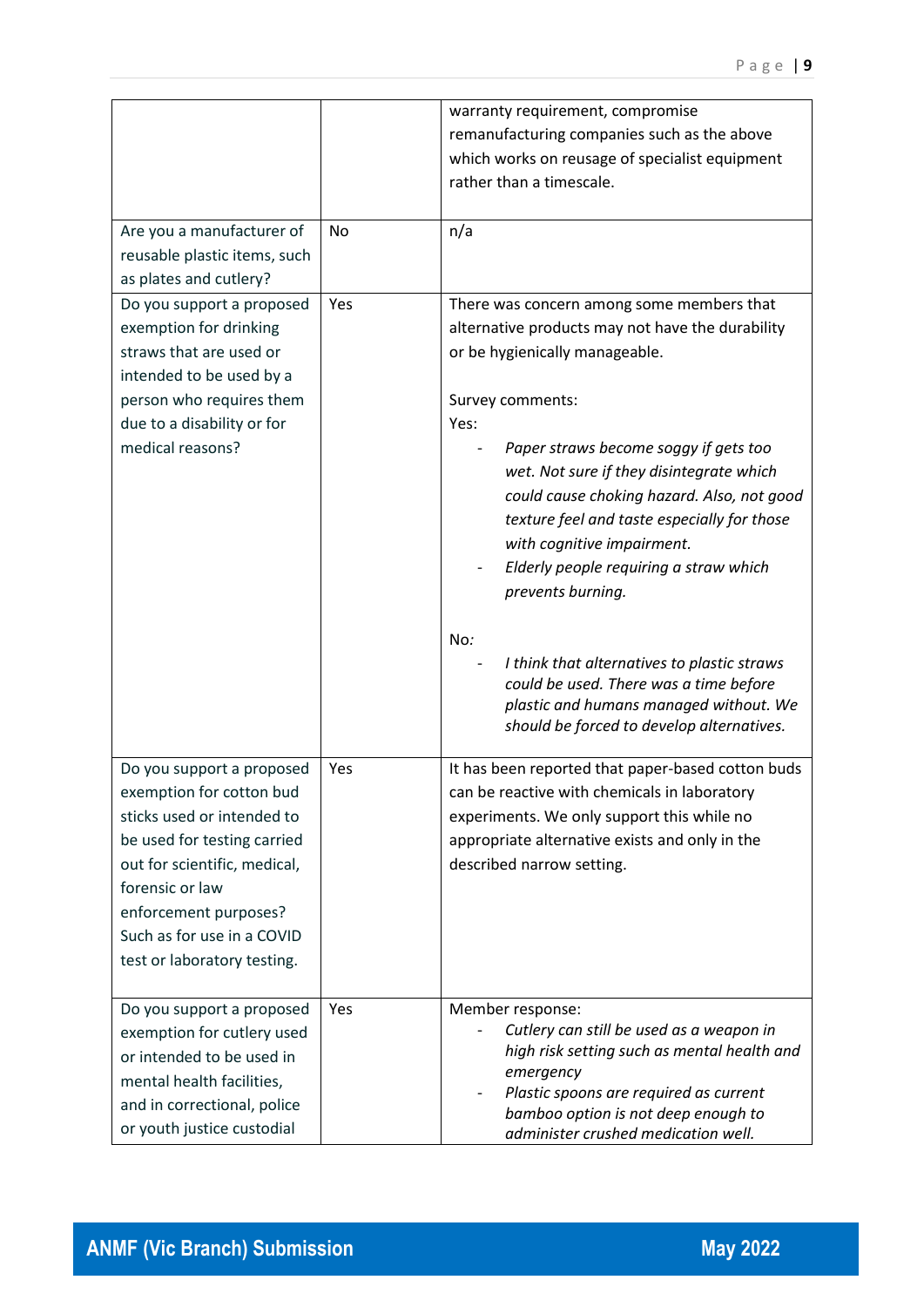| settings, for health and<br>safety purposes?                                                                                                                                                                                                                                                                                                                                                                                                    |               | I hate plastic spoons for administering<br>meds why not buy washable spoons and<br>cups to go through the<br>dishwasher/steriliser                                                                                                                                                                                                                                                                                                                                                                                                                                                                                                                                                                                                                                                                                                                                                                                                                                                                                                                                                                                                                                          |
|-------------------------------------------------------------------------------------------------------------------------------------------------------------------------------------------------------------------------------------------------------------------------------------------------------------------------------------------------------------------------------------------------------------------------------------------------|---------------|-----------------------------------------------------------------------------------------------------------------------------------------------------------------------------------------------------------------------------------------------------------------------------------------------------------------------------------------------------------------------------------------------------------------------------------------------------------------------------------------------------------------------------------------------------------------------------------------------------------------------------------------------------------------------------------------------------------------------------------------------------------------------------------------------------------------------------------------------------------------------------------------------------------------------------------------------------------------------------------------------------------------------------------------------------------------------------------------------------------------------------------------------------------------------------|
| Do you support a proposed<br>exemption for paper or<br>cardboard plates lined or<br>laminated with any plastic<br>(often known as party<br>plates) to continue to be<br>sold, supplied, and used in<br>Victoria?<br>The plastic lining is used on<br>colourful paper or<br>cardboard plates to<br>prevent inks contaminating<br>food and there are no<br>single-use non-plastic<br>alternatives currently<br>available in Victorian<br>markets. | No            | Members have expressed mixed concerns about<br>the ban in relation to safety and security however<br>it may be that there is need for more information<br>to be made available to both community and<br>healthcare professionals on this item.<br>It is our understanding that the plastic liner is only<br>present to avoid dye and colour bleed into food.<br>We are of the position that cosmetic appeal in this<br>instance is not enough reason to continue to use<br>plastic lined plates. Reusable plates can be used in<br>appropriate settings and where hard plates come<br>with risk and disposables are required, colour free<br>plates can be used. We have no doubt that if there<br>is market demand for a coloured alternative then a<br>safe alternative will be quickly developed.<br>Member comments are included:<br>Violent patients who throw plates are<br>given plastic disposable plates.<br>Also, no mention of plastic plates for<br>violent/suicidal patients. We have patients<br>throw plates and a patient smashed a<br>bread plate and cut her wrist with it.<br>What will be used as substitute in ED<br>setting for cups, cutlery, plates |
| Do you support an<br>exemption for drinking<br>straws, cutlery or<br>expanded polystyrene cups<br>integrated into food/drink<br>packaging by a machine<br>until 31 December 2025?                                                                                                                                                                                                                                                               | Qualified yes | While ANMF (Vic Branch) is keen to see the ban<br>implemented expeditiously, we are aware that<br>there will be particular manufacturing and quality<br>control processes that require time and potential<br>manufacturing and machinery adjustment. We<br>also note the RIS assessment that integrated items<br>represent around 0.95 per cent of the in-scope<br>single-use plastic items (p.42).<br>There may also be large volumes of stock that we<br>do not wish to see disposed of to landfill because<br>of the ban's effect as of February 2023.                                                                                                                                                                                                                                                                                                                                                                                                                                                                                                                                                                                                                   |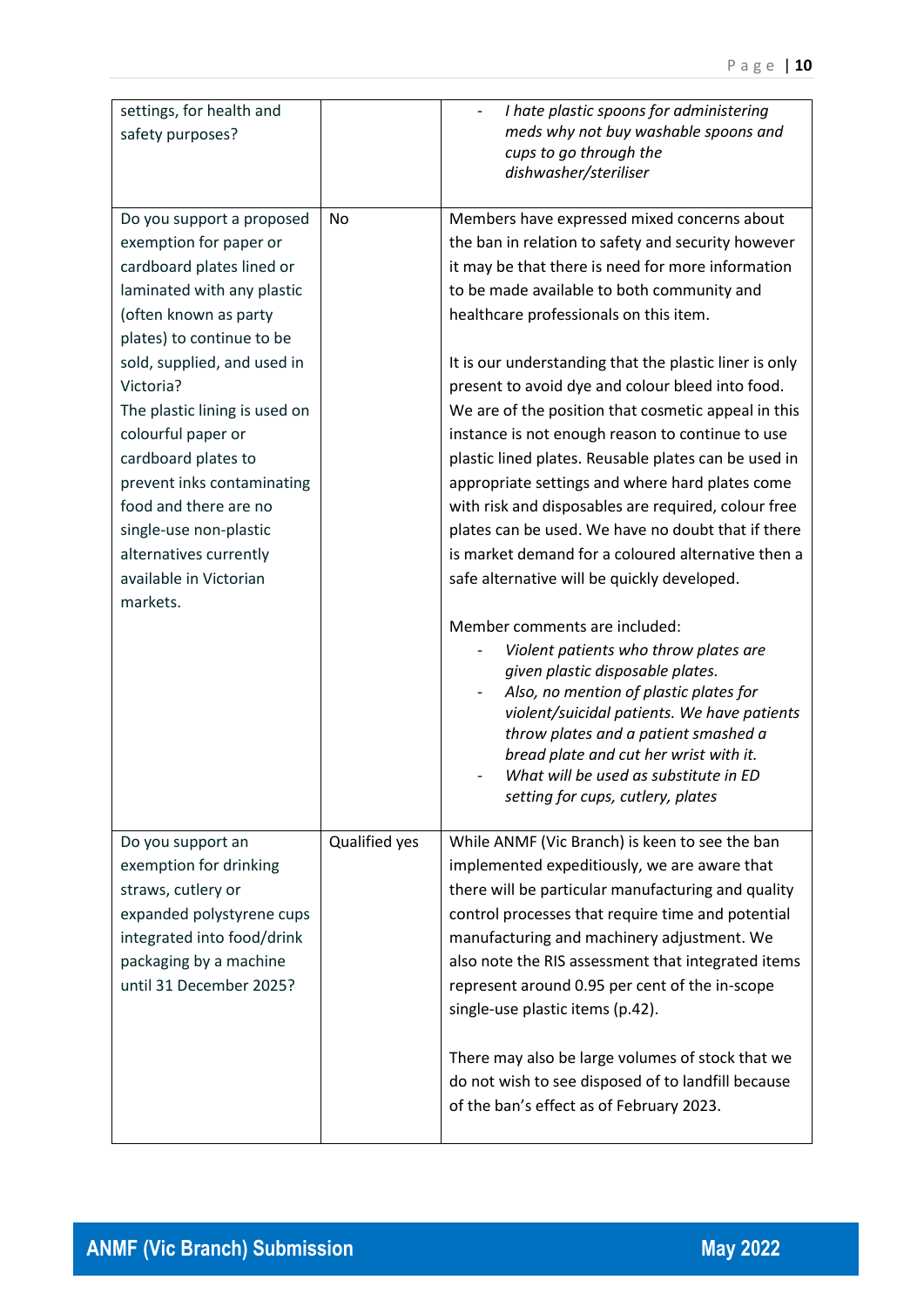| Are there any other<br>circumstances where the<br>single-use plastic items<br>proposed to be banned,<br>should continue to be<br>used? | <b>No</b>                                   | We therefore do not object to the transition for<br>integrated items being delayed beyond February<br>2022, however 2025 should be a strictly<br>implemented deadline.<br>The designated person exemptions are adequate.<br>Members were very concerned that there was no<br>shame or discrimination for those "designated."<br>I would hate to see some people disadvantaged by<br>their needs for some items                                                                                                                                                                                                                                                                                                                                                                                                                                                                                                                                                                                                                                                                                                                                                                                                                                                                                                                                                                                                                                                                                                                                         |
|----------------------------------------------------------------------------------------------------------------------------------------|---------------------------------------------|--------------------------------------------------------------------------------------------------------------------------------------------------------------------------------------------------------------------------------------------------------------------------------------------------------------------------------------------------------------------------------------------------------------------------------------------------------------------------------------------------------------------------------------------------------------------------------------------------------------------------------------------------------------------------------------------------------------------------------------------------------------------------------------------------------------------------------------------------------------------------------------------------------------------------------------------------------------------------------------------------------------------------------------------------------------------------------------------------------------------------------------------------------------------------------------------------------------------------------------------------------------------------------------------------------------------------------------------------------------------------------------------------------------------------------------------------------------------------------------------------------------------------------------------------------|
|                                                                                                                                        |                                             | Do you foresee any problems in applying the principles of "a designated person?"                                                                                                                                                                                                                                                                                                                                                                                                                                                                                                                                                                                                                                                                                                                                                                                                                                                                                                                                                                                                                                                                                                                                                                                                                                                                                                                                                                                                                                                                       |
| Choices                                                                                                                                |                                             | Percentage                                                                                                                                                                                                                                                                                                                                                                                                                                                                                                                                                                                                                                                                                                                                                                                                                                                                                                                                                                                                                                                                                                                                                                                                                                                                                                                                                                                                                                                                                                                                             |
| No                                                                                                                                     |                                             | 65.44%                                                                                                                                                                                                                                                                                                                                                                                                                                                                                                                                                                                                                                                                                                                                                                                                                                                                                                                                                                                                                                                                                                                                                                                                                                                                                                                                                                                                                                                                                                                                                 |
| Yes                                                                                                                                    |                                             | 34.56%                                                                                                                                                                                                                                                                                                                                                                                                                                                                                                                                                                                                                                                                                                                                                                                                                                                                                                                                                                                                                                                                                                                                                                                                                                                                                                                                                                                                                                                                                                                                                 |
| Are there any<br>implementation issues for<br>the single-use plastics ban<br>that have not been<br>captured in the RIS?                | compromise infection control:<br>difficult. | Concerns about a designated person and enforcement:<br>Who gets to decide who a designated person is?<br>How are these people identified, who are the gatekeepers?<br>I can foresee life being made very difficult for those caring<br>for someone with a disability.<br>Enforcement without clarity and comprehensive<br>advertisements to the wider community would make it<br>unworkable and potentially leave workers refusing sales<br>subject to abuse (verbal/physical)<br>Although it is easy to follow policies, it's dealing with<br>consumers who will complain about not being able to use<br>them, if they see others using them, as it is hard to reason<br>with some people<br>I feel as though designated person is a broad term that<br>organisations will freely use to cover all patients and<br>therefore prevent the single use plastic initiatives.<br>Anyone can say they are a designated person, as there is no<br>need to show evidence of same. But on the flip side, should<br>people have to share their confidential medical information<br>just to get a straw?<br>If they are not required to provide proof of need selfish<br>people may continue to do their own thing.<br>Some members were worried that including healthcare may<br>Reusable options for both pose an infection risk, especially<br>in an aged care home<br>I work with infectious patients (COVID included) and single<br>use items are all we use for these patients. Not having them<br>available will make a healthcare worker's job much more |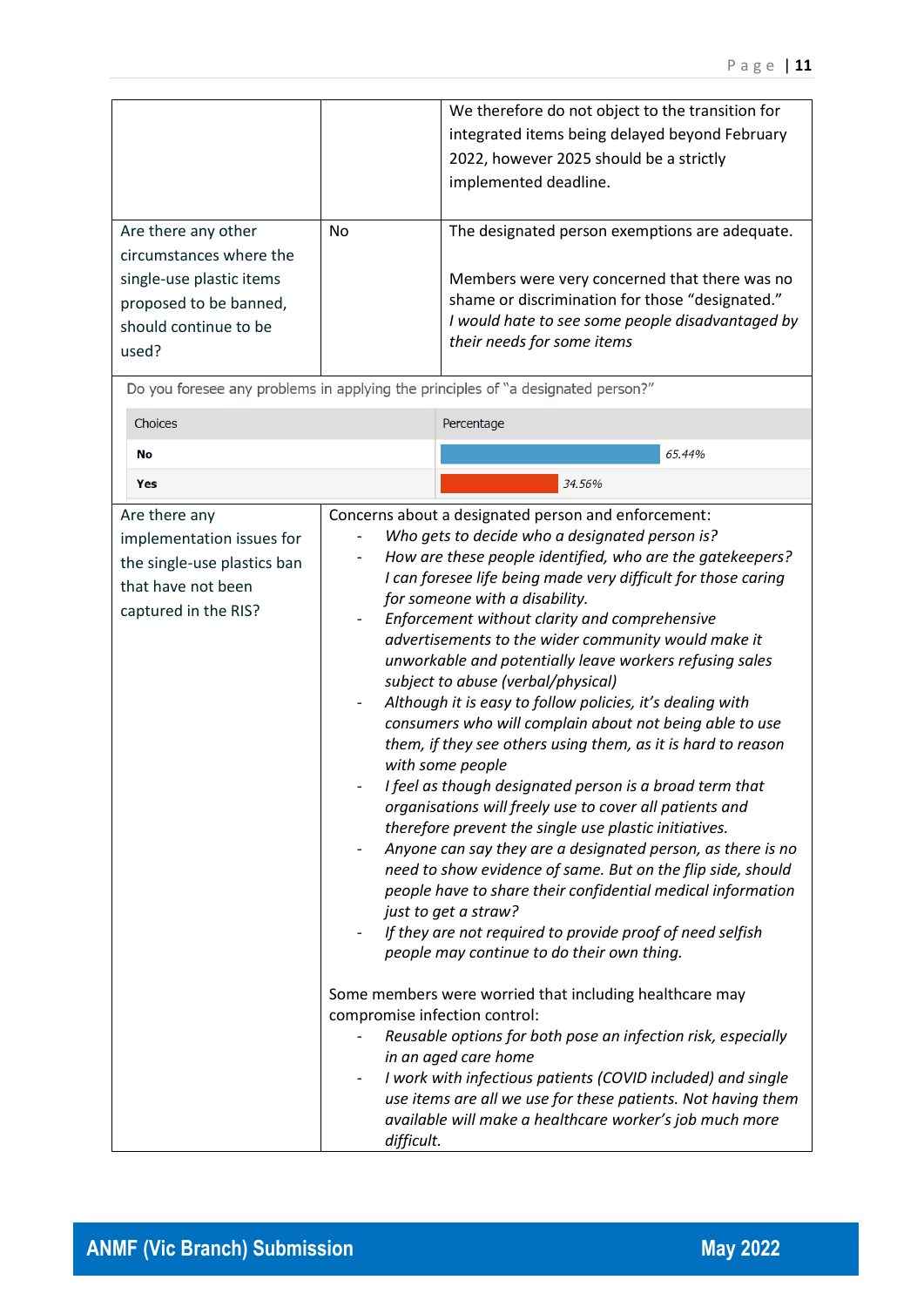| Covid is not over. Hygiene is still an issue. Many elderly use<br>straws as do those on spinal precautions.<br>It will be difficult to totally eliminate single use plastics in a<br>health care setting for infection control reasons, but<br>changes should be made where possible to reduce where |
|------------------------------------------------------------------------------------------------------------------------------------------------------------------------------------------------------------------------------------------------------------------------------------------------------|
| possible                                                                                                                                                                                                                                                                                             |
| Not all wards have sterilisation (nor all staff clean products<br>properly).                                                                                                                                                                                                                         |
| Questions were asked about management support:<br>Can we guarantee hospitals will continue to supply straws<br>with a good excuse for no longer paying to purchase them?<br>Resistance from higher ups eg, management                                                                                |
| There was concern that this would come with more workload for<br>already overworked staff:                                                                                                                                                                                                           |
| I don't want to have to complete more paperwork than we<br>already do                                                                                                                                                                                                                                |
| The extra demand it will be on cleaners and PSA's- will need<br>to do extra dishwashing cycles                                                                                                                                                                                                       |
| Having the time to research alternatives and for<br>management to implement/enforce them.                                                                                                                                                                                                            |
| I can see more paperwork needed and dietitian required just<br>to get a straw for patients, ridiculous when we are so time<br>poor and understaffed now.                                                                                                                                             |
| more paperwork and loop-holes to jump through to provide<br>patient care, delaying said care and wasting valuable<br>nursing time                                                                                                                                                                    |
| In health care settings we need certain single use plastic<br>items for certain cohorts of patients. It's important that the<br>government doesn't make a lot of red tape for healthcare<br>settings to have access.                                                                                 |
| If there are alternatives to plastics hospitals should choose<br>the environmentally friendly items instead. Cost should not<br>be a factor in providing such items                                                                                                                                  |
| Concern was expressed about costs, supply, availability that may<br>accompany the change:                                                                                                                                                                                                            |
| Cost constraints for personal use, charities, sporting bodies,<br>aged care etc.                                                                                                                                                                                                                     |
| Supply and demand will be a big one- ensuring we have<br>$\qquad \qquad -$<br>enough stock. Working with paeds- a lot of kids need straws<br>for medication and to increase their fluids.                                                                                                            |
| It may negatively impact designated persons if they have to<br>$\overline{\phantom{0}}$<br>purchase single use items. People who require these items<br>for disability needs may not have enough income to be<br>purchasing them every time                                                          |
| How are people experiencing poverty going to pay for these<br>replacements which often come with a greater initial cost?                                                                                                                                                                             |